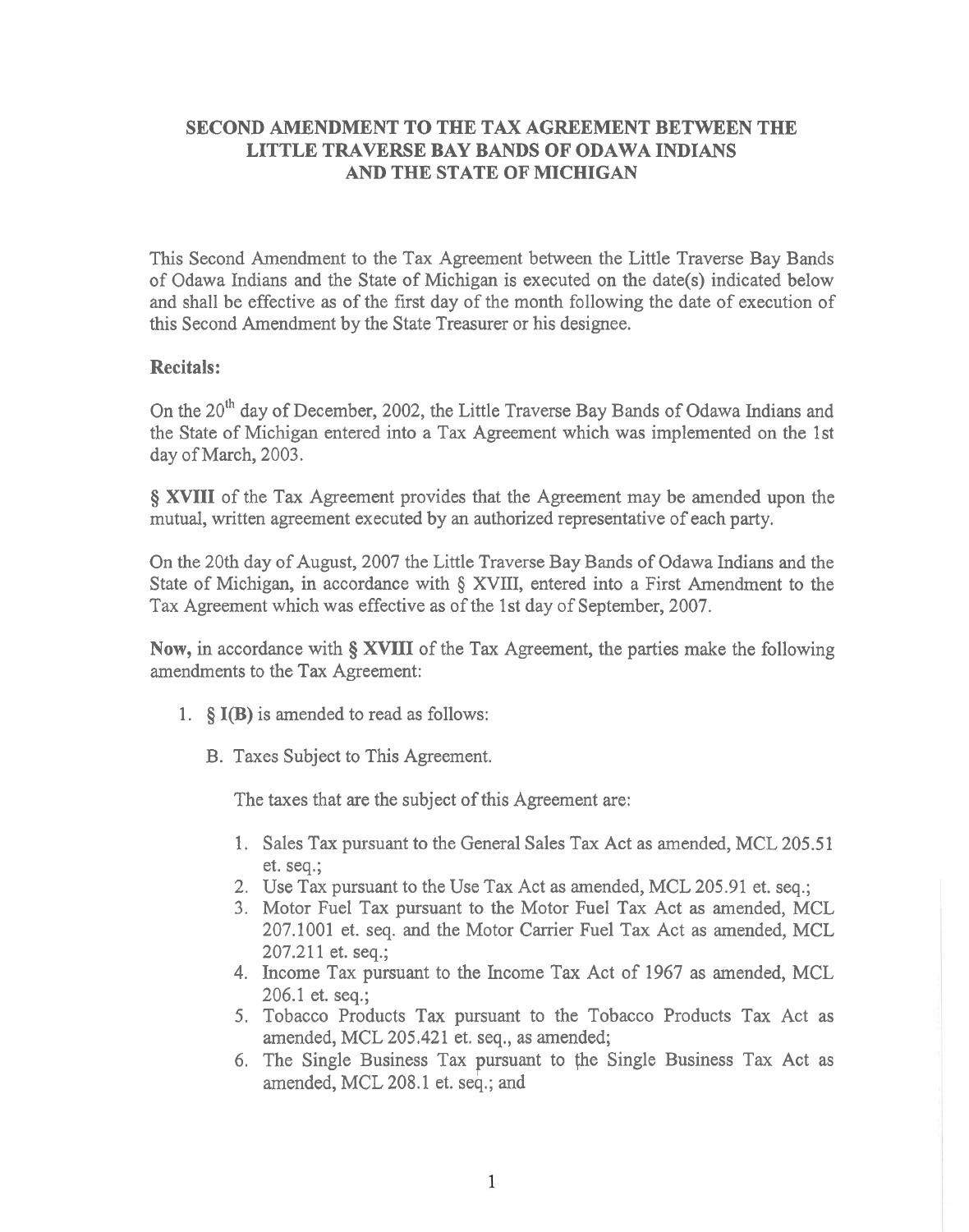- 7. The Michigan Business Tax pursuant to the Michigan Business Tax Act as enacted, MCL 208.1 101 et. seq.
- 2. **§ II(K)** is amended to read as follows:
	- K. "Tribal and Trust Lands" means:
		- 1. all lands held in trust by the federal government for the benefit of the Tribe which are listed on Appendix A (K-1) and designated as Tribal and Trust Lands at the time this Agreement is executed,
		- 2. all fee lands owned by the Tribe which are listed on Appendix **A** (K-2) and designated as Tribal and Trust Lands at the time this Agreement is executed,
		- 3. all Tribal lands acquired after execution of this Agreement within an area identified for automatic Tribal and Trust Land status on Appendix  $A$  (K-3) so long as they are used for a Governmental Function,
		- 4. all Tribal lands accepted into federal trust after execution of this Agreement which are located within the area identified in Appendix A (K-4), regardless of the use of such Tribal lands, and
		- 5. all other lands acquired after execution of this Agreement by the Tribe that are mutually agreed upon in writing by the parties to this Agreement and identified in Appendix A (K-5).
		- 6. all lands listed on Appendix A (K-2) that have been subsequently taken into trust by the federal government for the benefit of the Tribe, which do not meet the criteria of Appendix A (K-4).
- **3. VII.l** is added following the end of §VII(E) and shall read as follows:

## **VII.l MICHIGAN BUSINESS TAX**

- A. For purposes of application of the Michigan Business Tax section only, the following definitions shall apply:
	- 1. "Tribe (MBT)" means any Tribe that has entered into a tax agreement with the State that is substantially similar to this Agreement.
	- 2. "Expanded Tribal Agreement Area" means the lands within the combined Agreement Areas of each Tribe (MBT).
	- 3. "Tribal Member (MBT)" means an individual who is an enrolled member of a Tribe (MBT).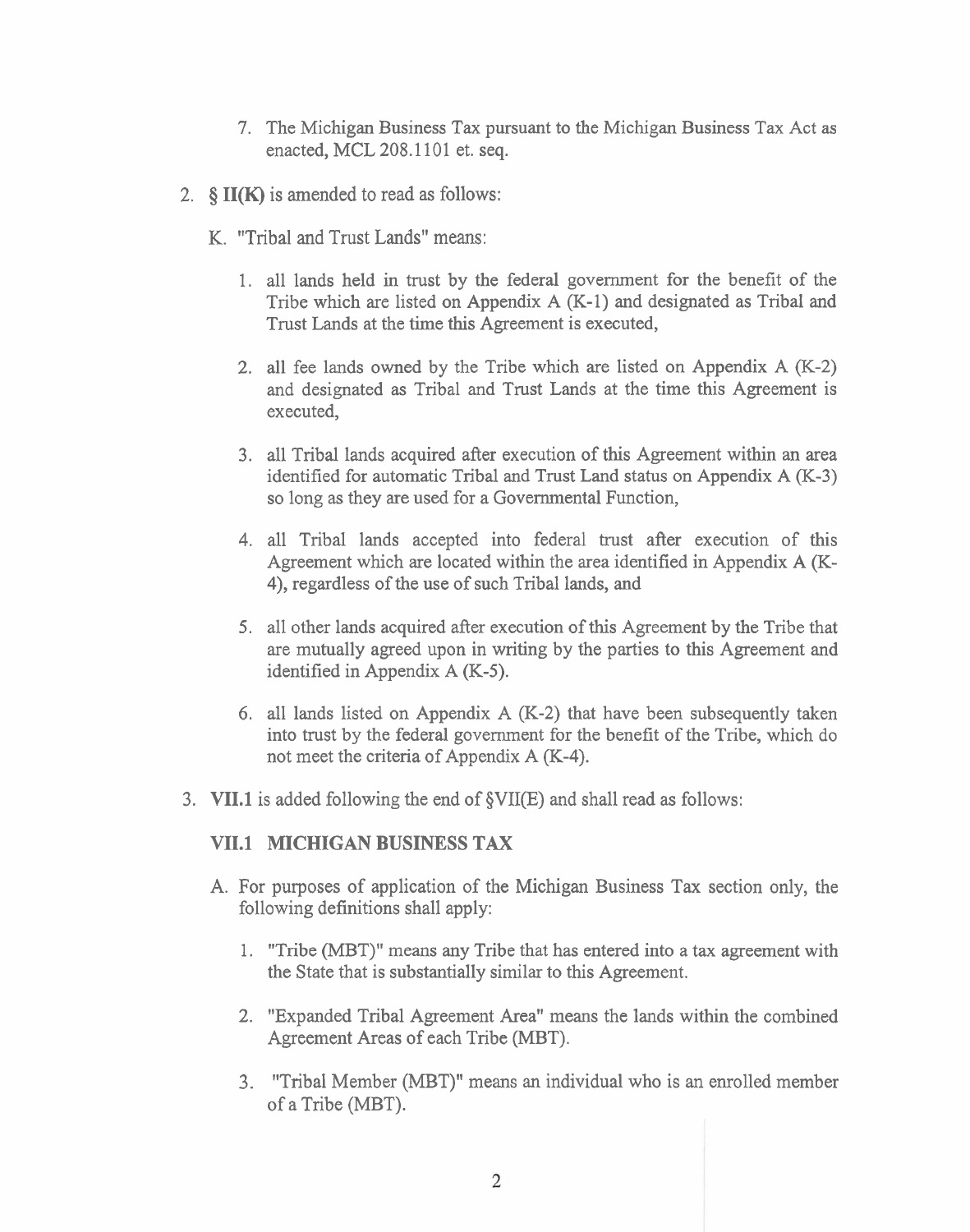- 4. "Resident Tribal Member (MBT)" means a Tribal Member (MBT) whose principal place of residence is located within his or her Tribe's Agreement Area.
- 5. "Tribal Entity (MBT)" means an entity other than a single Tribe (MBT) acting alone or single Resident Tribal Member (MBT) acting alone, that is wholly comprised of any combination of the Tribe (MBT) and Resident Tribal Members (MBT), or is wholly owned by Resident Tribal Members  $(MBT)$ .
- B. The Michlgan Business Tax Act (MBTA) exemptions provided by this Agreement will be applied without regard to the law under which an entity is organized. Publicly traded entities shall be subject to the MBTA without regard to Tribe (MBT) or Tribal Member (MBT) ownership and without regard to the Expanded Tribal Agreement Area.
- C. Entities in which the ownership interests are entirely comprised of one or more Tribes (MBT), Tribal Members (MBT) or Tribal Entities (MBT) that engage in business activity within the State will apportion their tax base by application of the statutory sales factor to determine the portion of the tax base attributable, if any, to the State but outside the Expanded Tribal Agreement Area. The portion of the tax base attributable to the Expanded Tribal Agreement Area will be exempt from the MBTA.
- Entities which are not wholly owned by any combination of Tribes (MBT), Tribal Members (MBT) or Tribal Entities (MBT) will apportion their tax base by application of the statutory sales factor to determine the portion of the tax base attributable to the State and to the Expanded Tribal Agreement Area. The portion of the tax base attributable to the Expanded Tribal Agreement Area which is equal to the percentage of ownership interests held in combination of Tribes (MBT), Tribal Members (MBT) or Tribal Entities (MBT) will be exempt. The portion of the tax base attributable to non Tribes (MBT), non Tribal Members (MBT) or non Tribal Entities (MBT) is subject to the MBTA for activity within the State both within and outside of the Expanded Tribal Agreement Area. In calculating the State sales factor of the apportionment formula the numerator shall only exclude sales that are destined to:
	- I. The Tribe (MBT);
	- **2.** Resident Tribal Members (MBT); and
	- **3.** Sales shipped to destinations outside of the State.
- E. To the extent a tax base or portion of a tax base is attributable to the State under this Agreement and a tax is due, a credit against the tax may be claimed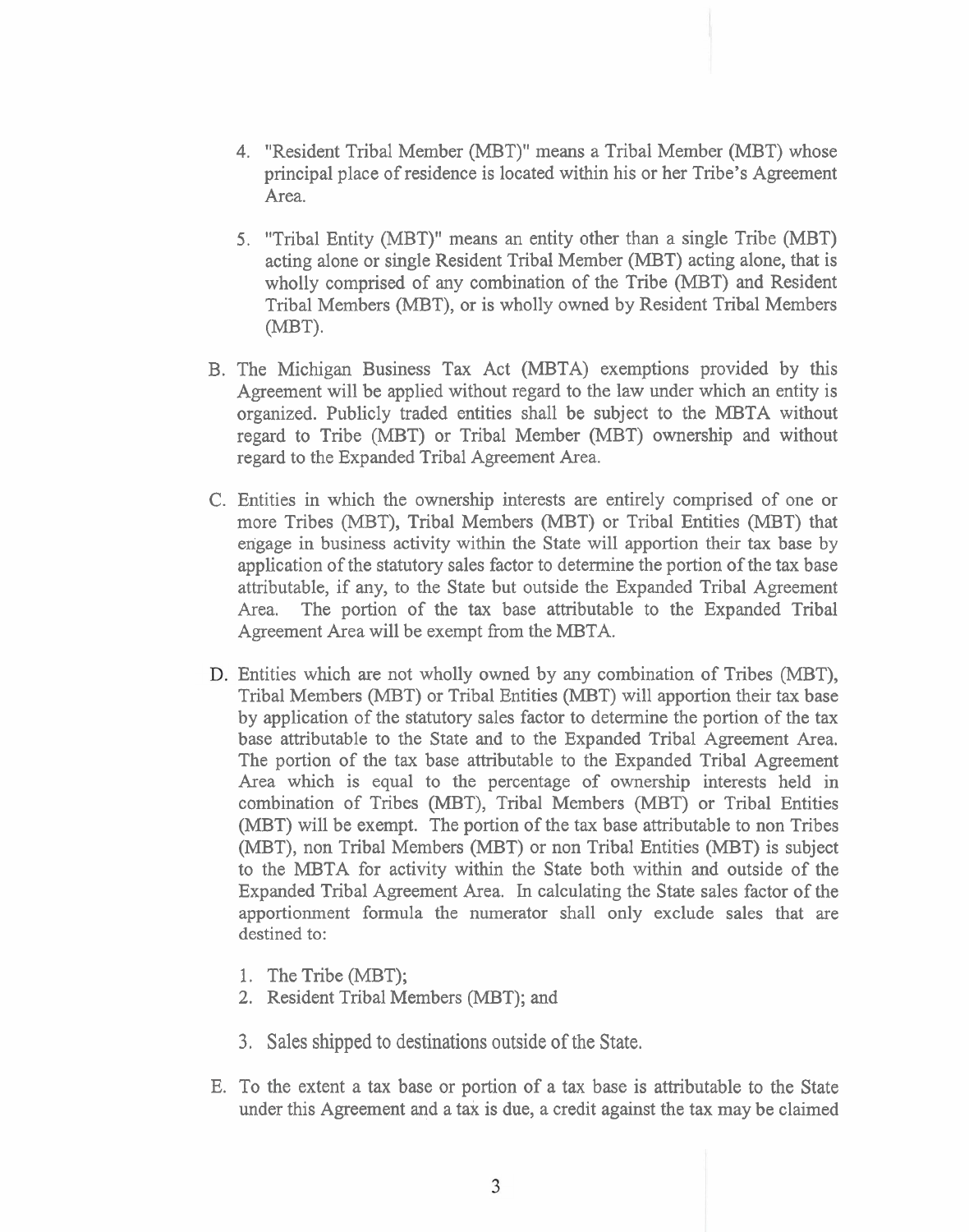to the extent the business is conducted in an area designated as a Renaissance Zone under State law. See MCL 125.2681, et seq. The credit shall be determined in accordance with State law using the payroll and property factors. The denominator of the respective factors is calculated in accordance with State law except that payroll and property within the Expanded Tribal Agreement Area must be excluded. The numerators of the respective factors will be the property located within a designated Renaissance Zone excluding property within the Expanded Tribal Agreement Area and the payroll for services performed in a designated Renaissance Zone excluding payroll within the Expanded Tribal Agreement Area. The credit is otherwise allowed in accordance with State law.

3. *5* **IX** is amended to read as follows:

# **IX. ADMINISTRATION: INCOME TAX, SINGLE BUSINESS TAX, AND MICHIGAN BUSINESS TAX**

A. Income Tax

All Resident Tribal Members shall file a State tax return if they owe a Michigan Income Tax, are due a refund, or their federal adjusted gross income exceeds their exemption allowance. (See MCL 206.30 (2) and **(3)).** In addition a Resident Tribal Member shall file a return in all instances where a federal return is required in order to eliminate unnecessary correspondence with the Department. A taxpayer who is entitled to exemption based on this Agreement shall complete a Schedule in accordance with its instructions whereat the subtractions will be taken. These subtractions shall then be carried over to the MI 1040.

B. Withholding

Withholding is to be done in accordance with regulations/instructions applicable to all persons required to withhold.

C. Single Business Tax

A taxpayer claiming entitlement to exemptions provided in this Agreement shall prepare and file the SBT annual return form C-8000. The C-8000 shall have a box on its face indicating that the taxpayer is claiming exemptions under this Agreement. A taxpayer who checks that box will be directed to complete a separate schedule which will guide the taxpayer through the special apportionment calculations to arrive at the non-exempt property, payroll and sales numbers which will then be carried over to the C-8000H for use in completing the return.